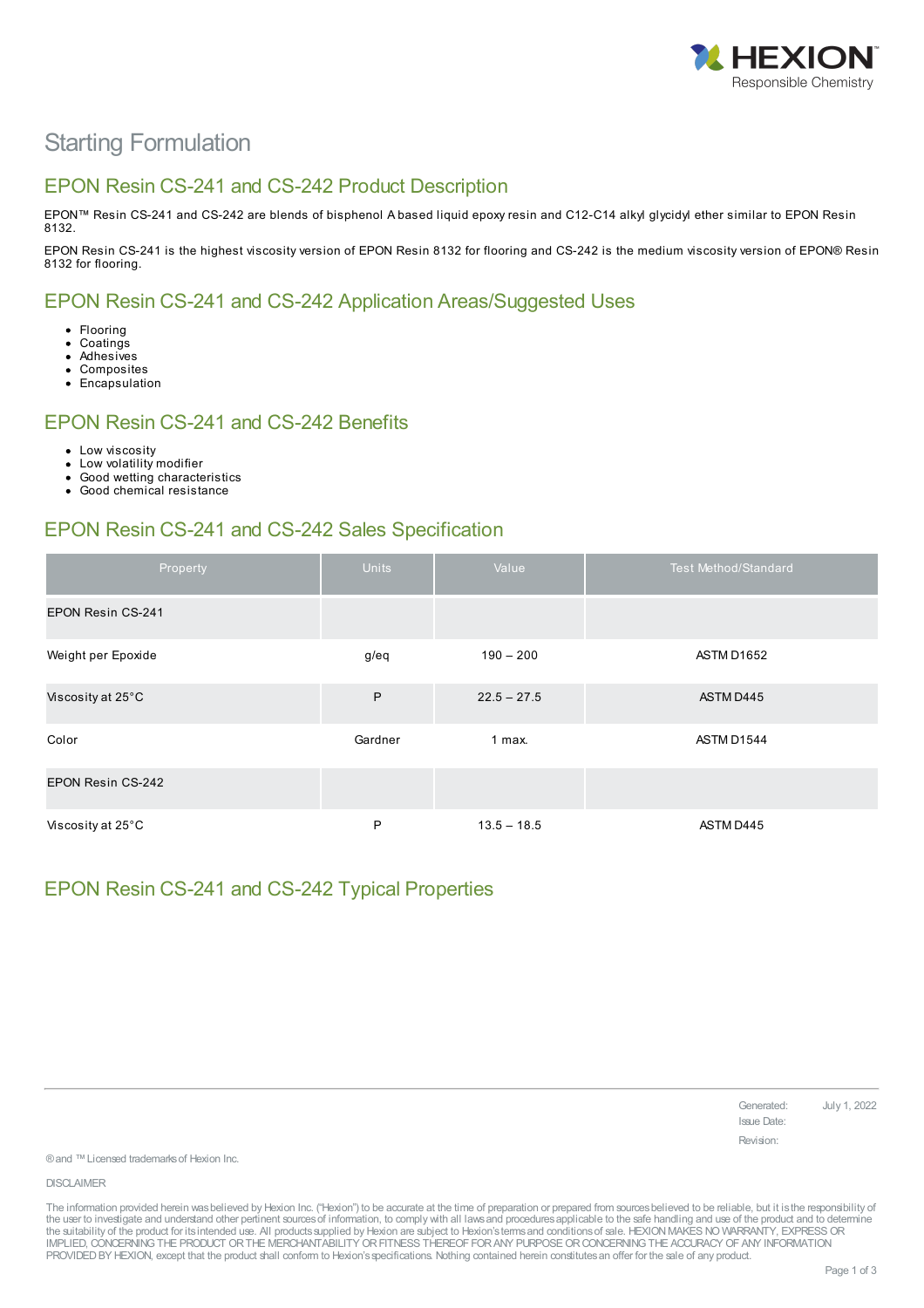| Property           | <b>Units</b> | Value       | <b>Test Method/Standard</b> |  |
|--------------------|--------------|-------------|-----------------------------|--|
| EPON Resin CS-241  |              |             |                             |  |
| Density at 25°C    | Ib/gal       | 9.6         | <b>ASTM D1475</b>           |  |
| EPON Resin CS-242  |              |             |                             |  |
| Weight per Epoxide | g/eq         | $195 - 205$ | ASTM D1652                  |  |
| Color              | Gardner      | $1$ max.    | ASTM D1544                  |  |
| Density at 25°C    | Ib/gal       | 9.4         | ASTM D1475                  |  |

## EPON Resin CS-241 and CS-242 General Information

#### Neat Resin Physical Properties

A comparision of neat resin casting physical properties made with EPON Resin 828, EPON Resin 8132 and EPON Resin CS-242 is provided in Table 1. Properties for EPON Resin CS-241 can be interpolated from the data.

Table 1 / Neat resin Casting Properties

|                             | <b>Units</b> | $\underline{\mathsf{A}}$            | $\ensuremath{\mathsf{B}}$ | $\underline{\texttt{C}}$ |
|-----------------------------|--------------|-------------------------------------|---------------------------|--------------------------|
| EPON Resin 828              | pbw          | 100                                 |                           |                          |
| EPON Resin CS-242           | pbw          |                                     | 100                       |                          |
| EPON Resin 8132             | pbw          |                                     |                           | 100                      |
| EPIKURE™ Curing Agent 3234  | pbw          | 13                                  | 12                        | $12$                     |
|                             |              |                                     |                           |                          |
| Gel Time, Shyodu, 200 grams | minutes      | 41                                  | 121                       | 136                      |
| <b>Cure Schedule</b>        | hrs/°C       | -------- 24 / 25 + 2 / 150 -------- |                           |                          |
| Tg by DSC                   | $^{\circ}$ C | 132                                 | 87                        | 77                       |
| Tensile Strength at break   | ksi          | 11.0                                | 10.0                      | $7.8\,$                  |
| Tensile Modulus             | ksi          | 420                                 | 480                       | 410                      |
| Tensile Elongation          | $\%$         | $5.7$                               | 4.6                       | 5.3                      |

## EPON Resin CS-241 and CS-242 Safety, Storage & Handling

Please refer to the MSDS for the most current Safety and Handling information.

Please refer to the Hexion web site for Shelf Life and recommended Storage information.

Generated: July 1, 2022 Issue Date: Revision:

® and ™ Licensed trademarks of Hexion Inc.

DISCLAIMER

The information provided herein was believed by Hexion Inc. ("Hexion") to be accurate at the time of preparation or prepared from sources believed to be reliable, but it is the responsibility of the user to investigate and understand other pertinent sources of information, to comply with all laws and procedures applicable to the safe handling and use of the product and to determine the suitability of the product for its intended use. All products supplied by Hexion are subject to Hexion's terms and conditions of sale. HEXION MAKES NO WARRANTY, EXPRESS OR<br>IMPLIED, CONCERNING THE PRODUCT OR THE MERCHAN PROVIDED BY HEXION, except that the product shall conform to Hexion's specifications. Nothing contained herein constitutes an offer for the sale of any product.